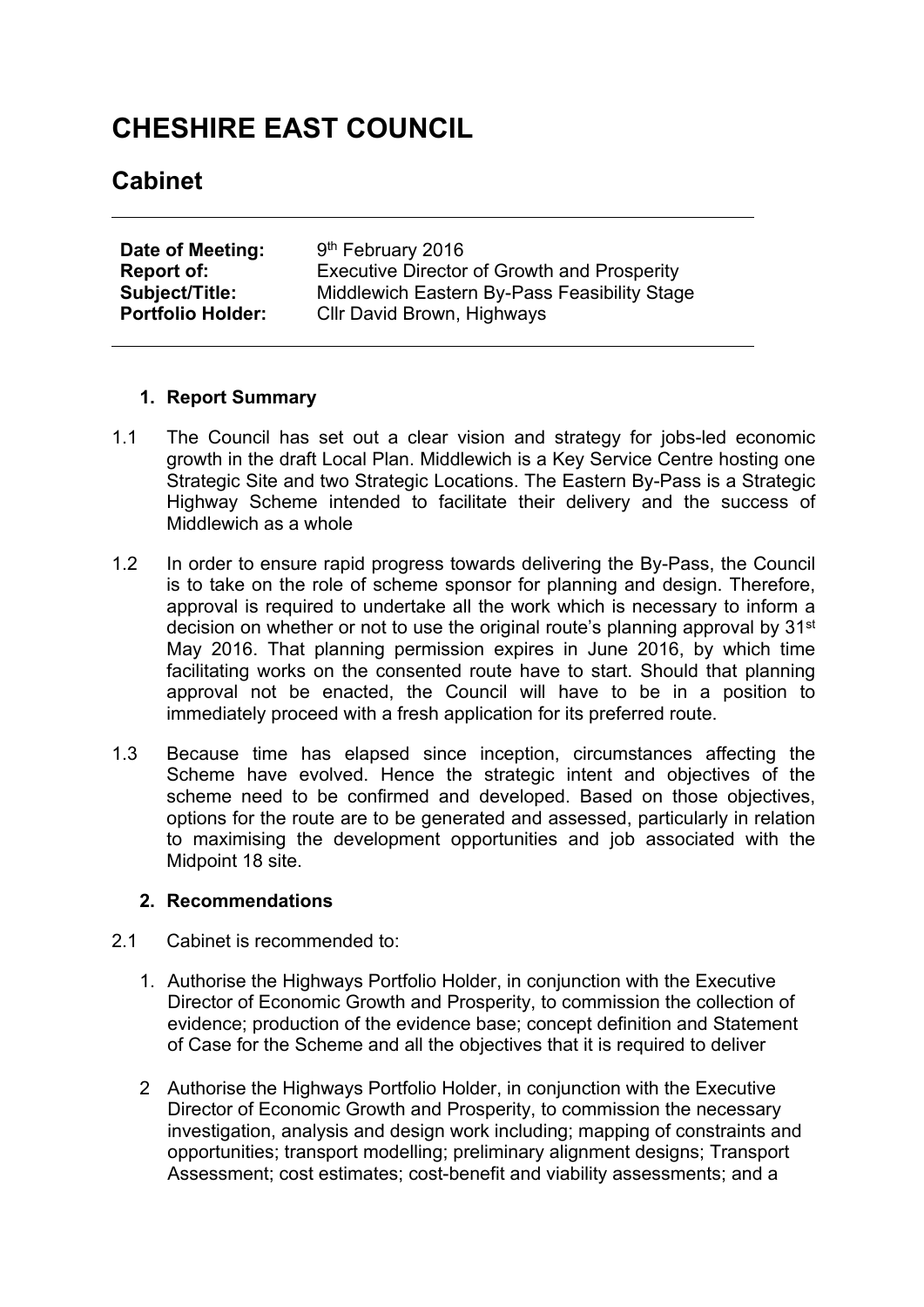funding contributions / CIL strategy. These tasks will enable to Council to develop a robust Options-Assessment Report and Outline Business Case, both being necessary elements of any future planning application and delivery programme.

- 3 In order to comply with the CDM Regulations, authorise the Highways Portfolio Holder, in conjunction with the Executive Director of Economic Growth and Prosperity, to appoint a Principal Designer at this stage
- 4 Authorise the Highways Portfolio Holder, in conjunction with the Executive Director of Economic Growth and Prosperity, to commission the necessary environmental and ecology surveys that are seasonally dependent and whose omission would otherwise impose delays to delivering the Scheme
- 5 Delegate authority to produce and implement a Community-and-Stakeholder Engagement Plan to the Executive Director of Economic Growth and **Prosperity**
- 6 Approve the proposed governance structure
- 7 Agree that results be reported back to Cabinet for a decision on the preferred option and for further authorisation.

#### **3. Reason for recommendations**

- 3.1 The northern part of the original route from the A54 has been constructed. A developer-led approach was adopted by the Council for the Scheme and a Regional Fund Grant was obtained. However, the Global Financial Crisis has resulted in no further progress being made. Therefore, responsibility for the By-Pass has reverted to Council sponsorship in order to achieve successful delivery. There is a planning permission for the original route which expires at the end of June. However, the original route limits the Scheme's utility because it was designed with only one principal purpose which was the promotion of industrial development on Midpoint 18. It has to be decided whether to proceed on the basis of the existing planning permission by 31<sup>st</sup> May in order for it not to lapse by omission. In principle, there are potentially more viable and useful alternative alignments that are worthy of detailed consideration at this time
- 3.2 Middlewich is identified in the Local Plan as a Key Service Centre for Cheshire East meaning that the vitality and growth of the Town contribute to the prosperity of the Borough as a whole. The By-Pass facilitates the delivery of Strategic Site CS 20, Glebe Farm; Strategic Location 9, Brooks Lane and Strategic Location 10, Midpoint 18 Extension. The opportunities for Middlewich emerging from the location of the HS2 Super-Hub at Crewe are likely to be considerable and very positive. It is important to press ahead with facilitating the success of Middlewich. Its Eastern By-Pass will make a major contribution to improving the Town's potential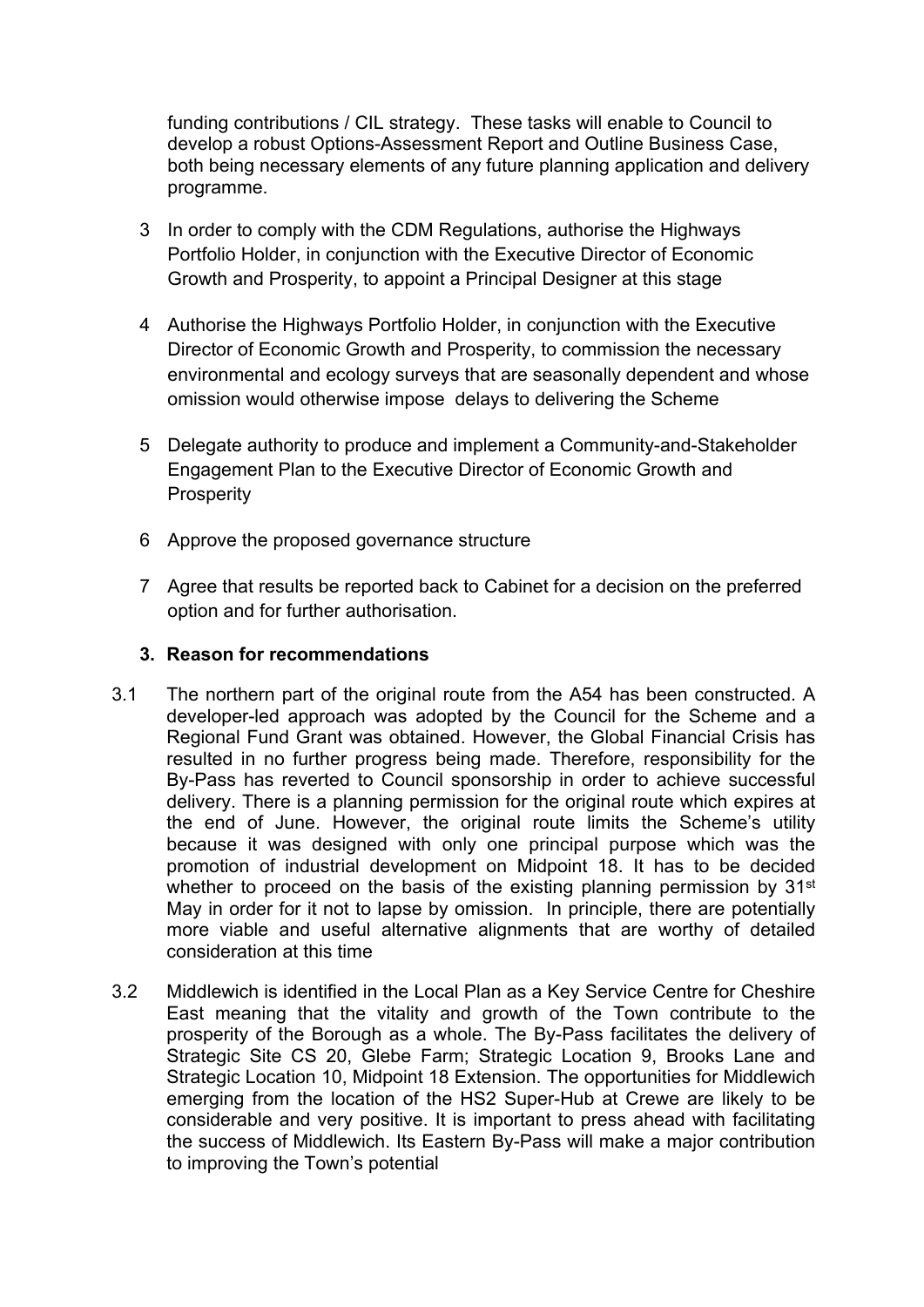- 3.3 The Town continues to suffer acutely from traffic congestion. A533, Lewin Street, is a sub-standard, narrow route within Middlewich and presents a number of risks to road safety as a result. The Eastern By-Pass will mitigate the traffic congestion by significantly diminishing conflicting traffic movements. Importantly it should limit the safety concerns on Lewin Street
- 3.4 Work has identified the limitations of the original route; the need for more options and opportunities for better solutions. The options will need to be compared and to be measured against the strategic requirement and objectives for the Scheme. Hence work is required to clarify those parameters
- 3.5 In order to obtain any further planning permission, and the necessary ecology licences to implement the Scheme, timely topographical and environmental surveys are required. These environmental surveys have to comply with set dates and last for laid-down durations. If the surveys are not started immediately, a whole year will be lost and the Scheme will be delayed as a result
- 3.6 The Construction, Design and Management Regulations require the appointment by the Client of a Principal Designer at this stage of the Scheme. The Principal Designer will facilitate the production of the optimum solution as well
- 3.7 As the Scheme makes progress, it is important to consult and involve local Members; the local MP; the Town Council; landowners; local businesses; other stakeholders; and the local community who are likely to be affected and benefit from the Scheme. A lot of the land involved is owned by two developers, so their involvement will be fundamental. The consultation will inform the production of the optimum CIL that the Scheme can deliver
- 3.8 In order to start with effective control of the Scheme, it is recommended that the necessary governance structures are put in place at the onset. Based on experience, the Council's normal approach be adopted with the creation of a bespoke Project Board. The proposed membership is shown at Appendix B. The Project Board will report to the Strategic Infrastructure Board that, in turn, reports monthly to the Portfolio Holder
- 3.9 The opportunity to deliver the expanded Midpoint 18 site; create a viable, deliverable solution and secure the traffic and safety benefits for the Town Centre should be seized. The proposed mechanism is by extending the remit of the Project Board to cover the master-planning of the entire Midpoint 18 site. This widened role will include facilitating the jobs and housing growth which are in the Local Plan.

#### **4. Wards Affected**

Middlewich and Brereton Rural

### **5. Local Ward Members**

5.1 Cllr Simon McGrory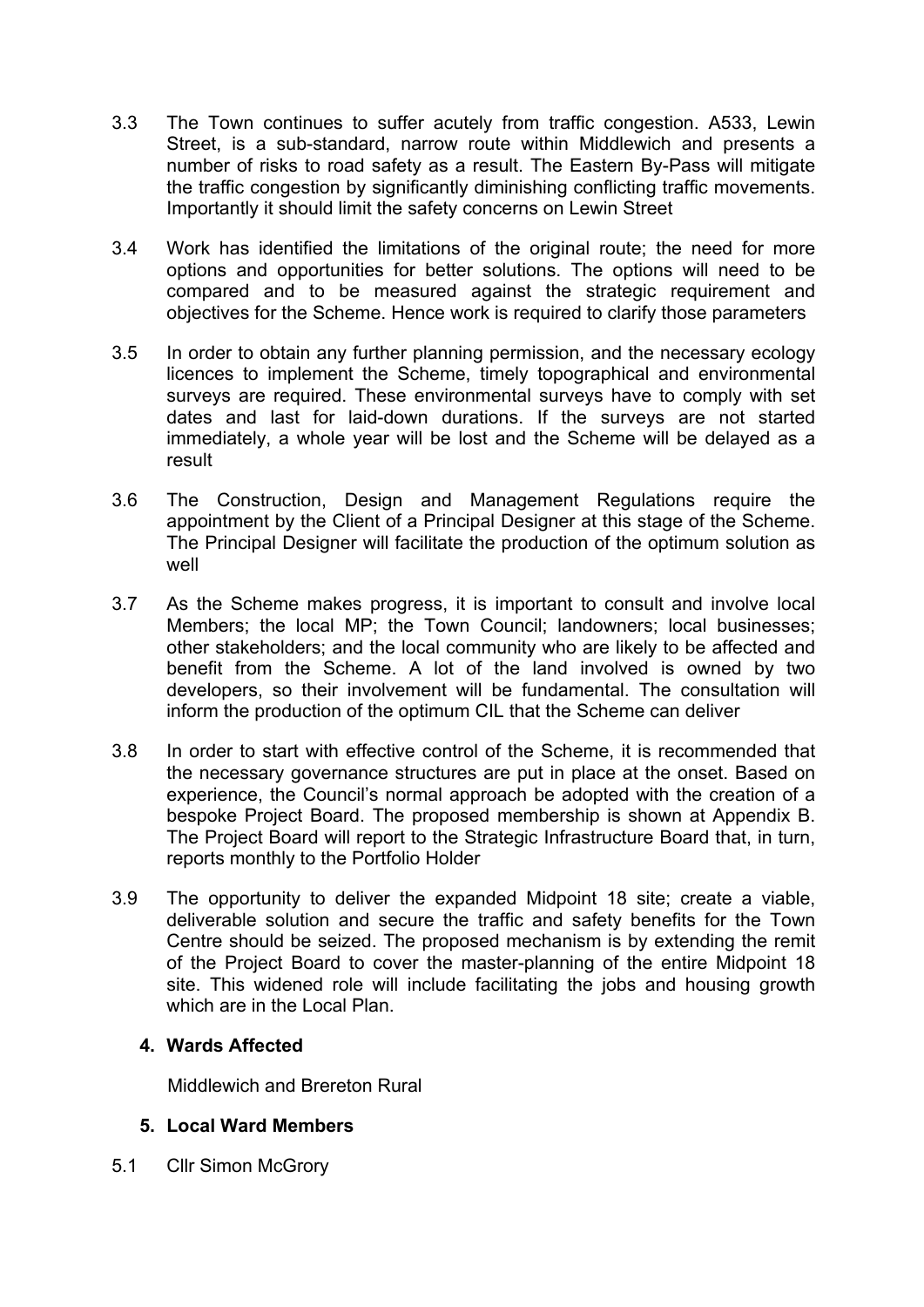- 5.2 Cllr Michael Parsons
- 5.3 Cllr Bernice Walmsley
- 5.4 Cllr John Wray

#### **6. Policy Implications**

- 6.1 The Scheme supports the Local Plan Policy CO2 and is included in the associated Infrastructure Delivery Plan
- 6.2 It relates directly to the Council's Three Year Plan; Outcomes 2 and 6
- 6.3 The Eastern By-Pass aligns strongly to both the Economic Development Strategy and the Vision and Strategy for Economic Growth. East Cheshire Engine of the North
- 6.4 It is included in the Local Transport Plan 2015 Policy B2 Enabling Development.

#### **7. Financial implications**

- 7.1 The Middlewich Eastern By-Pass will be delivered through a blend of schemefunding including third-party developer contributions secured by the Council. The viability and affordability of any by-pass scheme will be examined through consultation and financial-advisory work proposed as part of this feasibility stage. In addition an up-to-date cost estimate for the proposed solution will be prepared as part of the feasibility assessment.
- 7.2 Corporate Finance has been consulted on the budget implications of this report. It is estimated that the cost of the recommendations will be of the order of £250,000, which will be incurred as part of the Councils current capital budget. However if the project does not proceed even past this initial feasibility stage the costs would become payable by revenue and may be required to be funded by revenue reserves.

#### **8. Legal implications**

- 8.1 The recommendation to appoint a Principal Designer will satisfy the legal requirements of only the Construction Design and Management Regulations.
- 8.2 The environmental and ecology surveys proposed will initiate compliance with the Wildlife and Countryside Act. Funding for same will come from the budget.
- 8.3 The outputs of this feasibility stage will be prepared to ensure that the relevant requirements of the statutory planning process are met.
- 8.4 The stakeholder consultation plan will be prepared to meet the relevant requirements of both the Equalities and Human Rights Acts.
- 8.5 The route of the scheme, the alternative schemes, funding of the scheme will all have to be looked into and approved, as will land acquisition, costs of land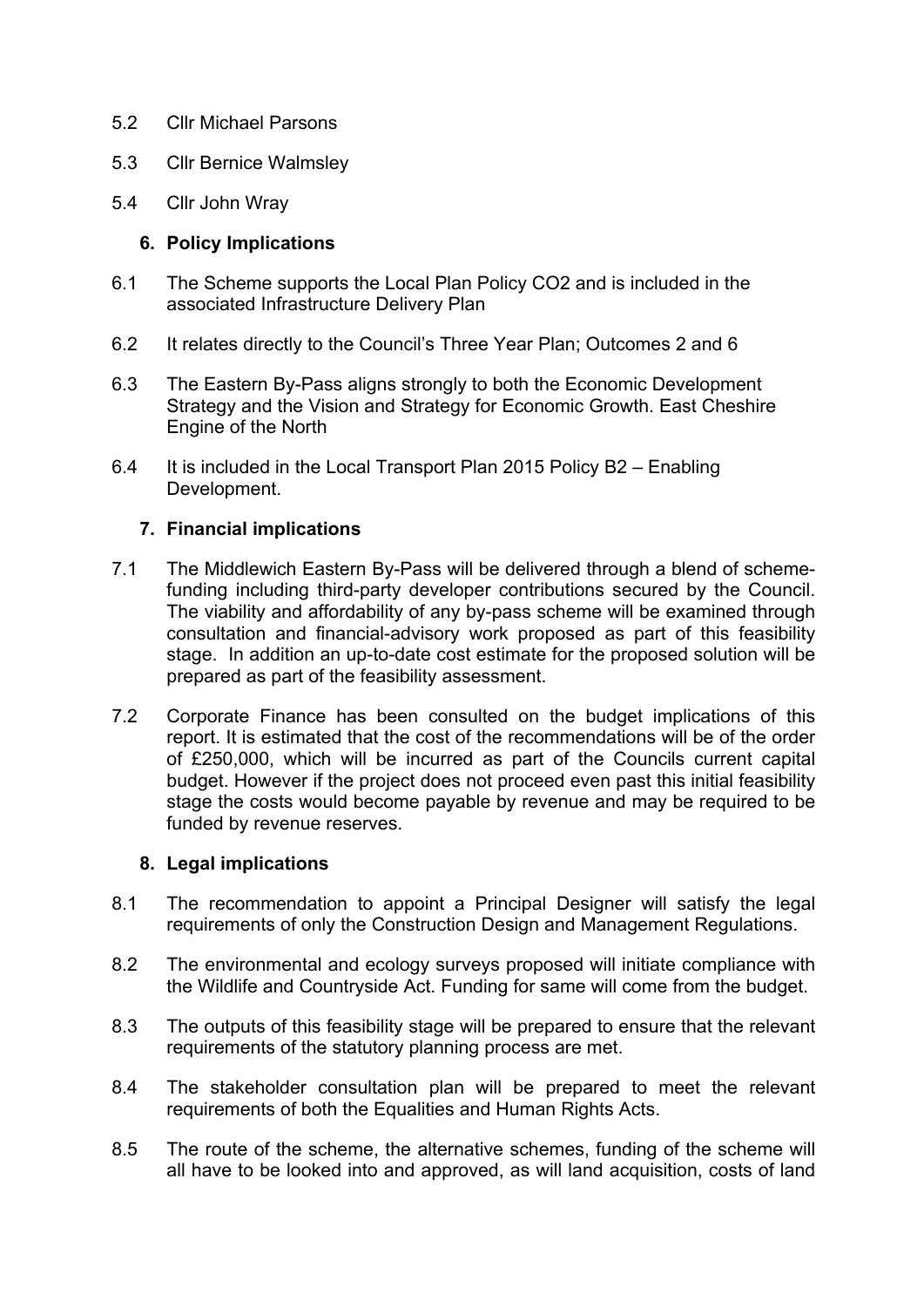acquisition, and potential consideration of the need for any Compulsory Purchase Powers and ultimately due consideration of procurement and State Aid issues. None of which are addressed in this report. All of these points will need separate legal consideration at the material time, on the points they raise, and in light of the powers under the Constitution- and any delegated powers applicable. In addition funding to be provided by the Capital contribution from the Council will have to be identified and form part of a capital bid and be a Key decision.

#### **9. Risk Management**

9.1 Immediate implementation of the recommended governance arrangements will lead rapidly to the production of the Scheme's risk register; mitigation measures; monitoring and effective control.

#### **10. Background**

- 10.1 A plan of the locality is at Appendix A
- 10.2 The northern part of the Scheme was constructed as Pochin Way and is identified in Appendix A
- 10.3 The current planning permission deadline has already been extended and no further postponement is allowed
- 10.4 There is an opportunity to secure significant investment for Strategic Location 10, Midpoint 18 Extension but outside the Local Plan, conditional on the provision of highway access. Construction of the early phases of the Eastern By-Pass will satisfy this requirement
- 10.5 Access employment sites along Cledford Lane is required
- 10.6 The Northern Gateway programme has identified opportunities to locate rail facilities at Middlewich. Further opportunities are likely to emerge. It can be easily deduced that there will be a need for the associated, high-quality highway infrastructure. The Scheme will provide the solution
- 10.7 The restoration of passenger rail services to Middlewich will be supported by all of the Northern Gateway opportunities. The station will be a traffic generator and benefit from the Eastern By-Pass which could provide access to the new station, dependent on its location
- 10.8 The traffic congestion in Middlewich has been a serious concern for a long time. It is largely caused by the high volume of east-west traffic, largely generated by Winsford. In conjunction with Cheshire West and Chester Council a traffic model has already been procured that covers both Towns and will be used for the proposed work. Not only will the Eastern By-Pass be used to ameliorate the north-south traffic movements that badly conflict with the flow of east-west traffic, it will be used to facilitate the subsequent scheme that provides the east-west traffic solution